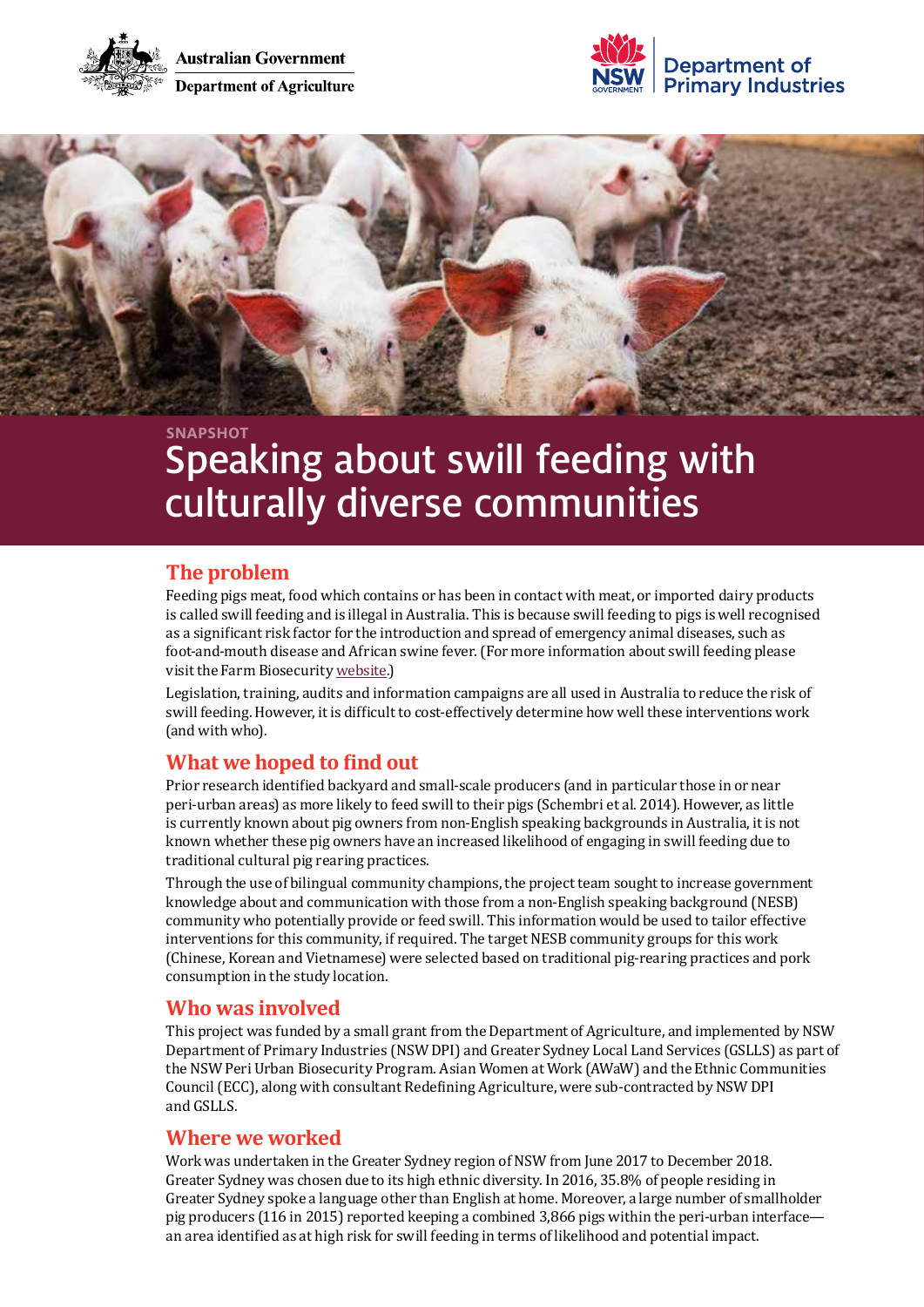## **What we did**

To investigate behaviours related to pig ownership and pork, the team:

- interviewed NESB farmers, food outlet businesses (who either traded in pork products or utilised meat products as part of everyday business) and consumers (including those at markets)
- mapped NESB communities, pig farming service providers (vets, feed suppliers and contractors) and relevant NESB food outlets
- surveyed NSW local council environmental health officers about sourcing and disposal of pork at retail outlets
- surveyed vets about veterinary services and advice provided to pig owners in the area

In addition, the team developed written biosecurity information (about swill feeding and bringing pork products to Australia) in languages other than English, and communicated biosecurity messages (in languages other than English) via radio, social media, newspapers and word of mouth.

## **What we found**

#### **How useful did the engagement of NESB community champions prove?**

The project team gained more insight into the practices and beliefs of communities and relevant businesses through collaboration with community champions than would otherwise have been possible. For example, the champions identified several new (to the project team) channels for communicating with NESB community members. These included:

- WeChat (local and China-based social media networks)
- SBS radio (Mandarin, Vietnamese, Filipino, Korean and Cantonese)
- Radio2ooo (Sydney bilingual community radio)
- Australian Chinese Growers Association (part of HortInnovation's VegNet)
- Marketplaces (especially the Flemington and Homebush produce markets)
- Online marketplaces (such as Taobao, Farm Trader and T-mall)
- The podcast *G'day Australia* run by Sean Cho (in Mandarin)
- *Hanho Daily, Kakao Talk, Missy Australia*, *Hojunara and*  KOWHY (all online Korean platforms).
- *Sydney Korean Herald, Australian Chinese Daily, and Chieu Duong newspapers*

The engagement of NESB champions was found to be essential in:

- identifying and communicating (in languages other than English) with NESB community members (butchers, food outlets, farmers, pork consumers, butcher clients and market attendees)
- identifying alternative engagement pathways (outside of the pork industry)
- improving the tailoring and reach of biosecurity messages
- providing government with a better understanding of NESB attitudes and practices around retail food business interactions and transactions
- identifying sectors of the NESB community (e.g. retail food businesses) who could offer culturally-appropriate advice about biosecurity practices to other NESB community members.

## **What else did we learn?**

#### **The need for further social network exploration**

Importantly, the project team found evidence that much of the interaction associated with smallholder pig ownership (including those relating to swill feeding) is likely to occur outside of conventional agricultural networks, and instead be located within family or cultural community networks. For instance, the project found no reported contact between vets and NESB pig owners (even in those areas identified by mapping as likely to have NESB owners of pigs). Likewise, there was no reported contact between Asian butchers and NESB smallholder pig owners, and investigation of saleyards and abattoirs did not identify NESB smallholder pig owners using these services.

This means that identifying and communicating with NESB smallholder pig owners requires contact with cultural communities who have little or no contact with conventional agricultural networks. In addition, initial engagement with NESB smallholders will require building trust through mutually beneficial engagement (for example, a focus on increasing livestock productivity), and further exploration of how livestock rearing functions within these communities, before any biosecurity behaviour change can be attempted.

#### **Swill feeding perceptions**

Anecdotal data gathered by the team detected a worrisome perception within NESB communities (interviewed for the project) that the risks associated with swill feeding are lower in Australia than in Asia because food in Australia is 'healthier'.